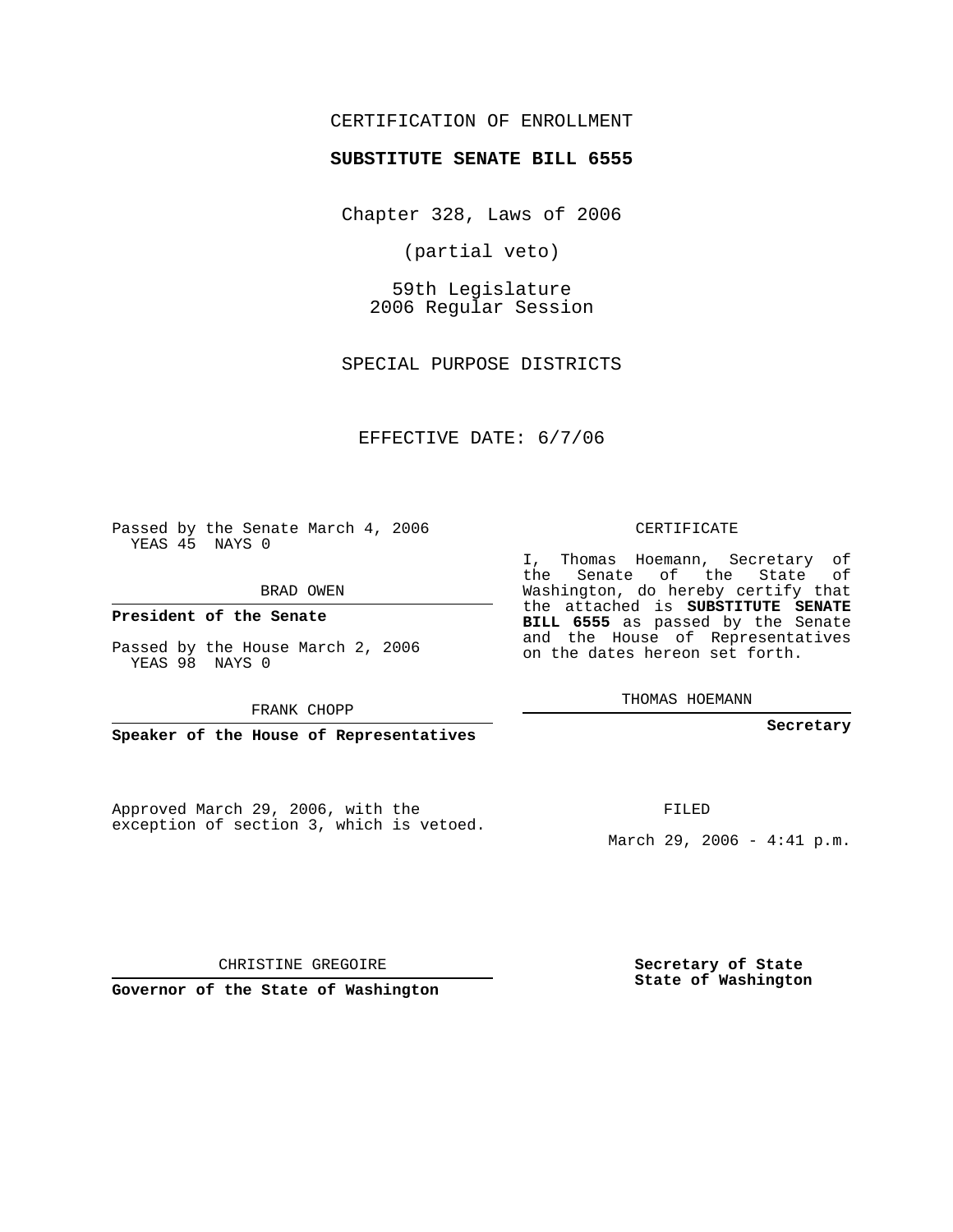## **SUBSTITUTE SENATE BILL 6555** \_\_\_\_\_\_\_\_\_\_\_\_\_\_\_\_\_\_\_\_\_\_\_\_\_\_\_\_\_\_\_\_\_\_\_\_\_\_\_\_\_\_\_\_\_

\_\_\_\_\_\_\_\_\_\_\_\_\_\_\_\_\_\_\_\_\_\_\_\_\_\_\_\_\_\_\_\_\_\_\_\_\_\_\_\_\_\_\_\_\_

AS AMENDED BY THE HOUSE

Passed Legislature - 2006 Regular Session

**State of Washington 59th Legislature 2006 Regular Session**

**By** Senate Committee on Ways & Means (originally sponsored by Senators Prentice, Haugen, Mulliken, Berkey, Kastama and Rasmussen)

READ FIRST TIME 01/30/06.

 AN ACT Relating to research and services for special purpose districts; amending RCW 66.08.190; adding new sections to chapter 43.110 RCW; and creating a new section.

BE IT ENACTED BY THE LEGISLATURE OF THE STATE OF WASHINGTON:

 NEW SECTION. **Sec. 1.** A new section is added to chapter 43.110 RCW to read as follows:

 (1) The municipal research council shall contract for the provision of research and services to special purpose districts. A contract shall be made with a state agency, educational institution, or private consulting firm, that in the judgment of council members is qualified to provide such research and services.

 (2) Research and services to special purpose districts shall consist of: (a) Studying and researching issues relating to special purpose district government; (b) acquiring, preparing, and distributing publications related to special purpose districts; and (c) furnishing legal, technical, consultative, and field services to special purpose districts concerning issues relating to special purpose district government.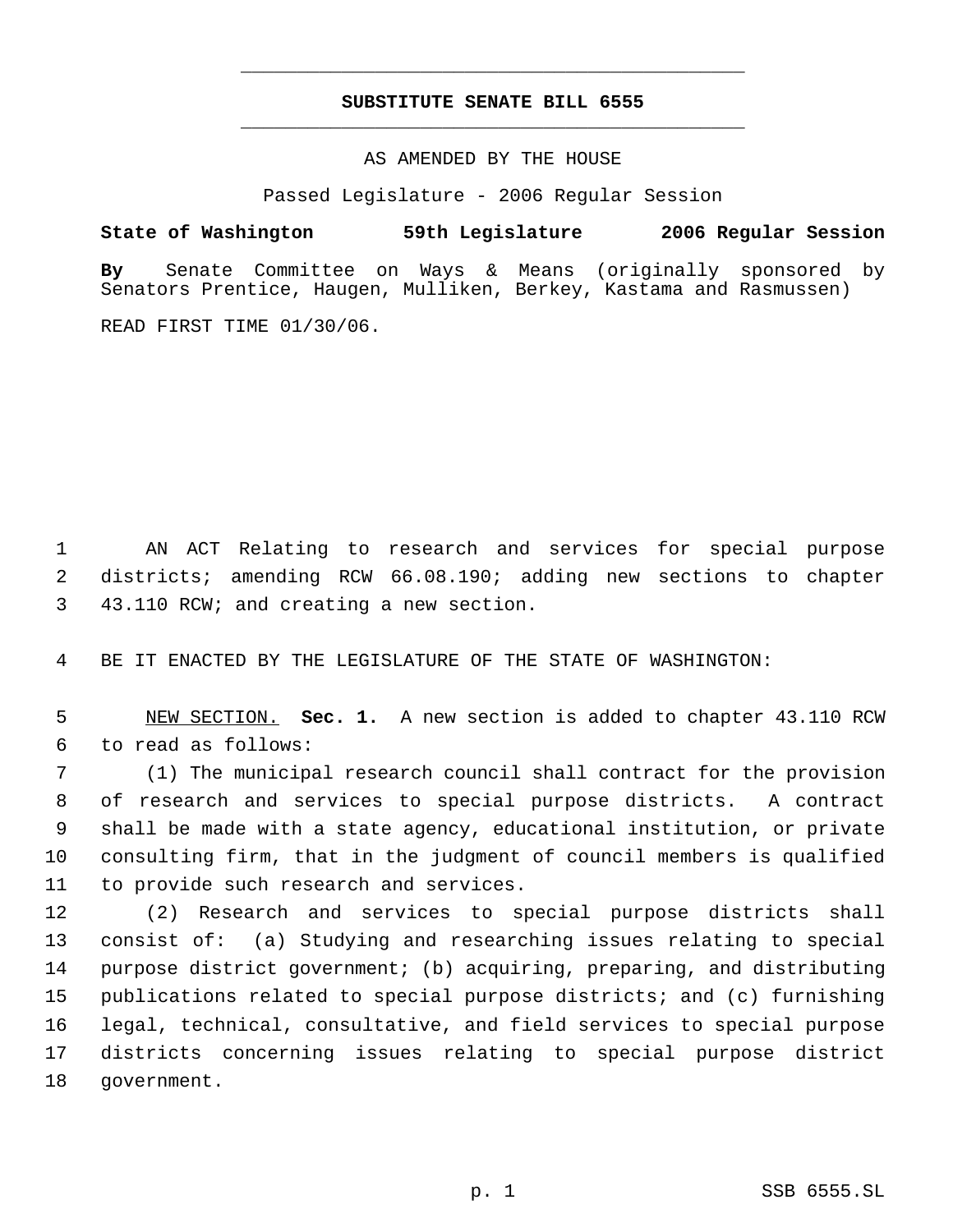(3) The activities, programs, and services of the municipal research council to special purpose districts shall be carried on in cooperation with the associations representing the various special purpose districts. Services to special purpose districts shall be based upon the moneys appropriated to the municipal research council from the special purpose district research services account under section 2 of this act.

 NEW SECTION. **Sec. 2.** A new section is added to chapter 43.110 RCW to read as follows:

 A special account is created in the state treasury to be known as the special purpose district research services account. The account shall consist of all money transferred or appropriated to the account by the legislature. Moneys in the account may be spent only after appropriation. The account is subject to the allotment process under chapter 43.88 RCW.

 Moneys in the special purpose district research services account may be expended only to finance the costs of special purpose district research and services.

 *\*Sec. 3. RCW 66.08.190 and 2003 1st sp.s. c 25 s 927 are each amended to read as follows:*

 *(1) Except for revenues generated by the 2003 surcharge of \$0.42/liter on retail sales of spirits that shall be distributed to the state general fund during the 2003-2005 biennium, when excess funds are distributed, all moneys subject to distribution shall be disbursed as follows:*

 *(a) Three-tenths of one percent to border areas under RCW 66.08.195; and*

 *(b) From the amount remaining after distribution under (a) of this subsection, (i) fifty percent to the general fund of the state, (ii) ten percent to the counties of the state, and (iii) forty percent to the incorporated cities and towns of the state.*

 *(2) During the months of June, September, December, and March of each year, prior to disbursing the distribution to incorporated cities and towns under subsection (1)(b) of this section, the treasurer shall deduct from that distribution an amount that will fund that quarter's allotments under RCW 43.88.110 from any legislative appropriation from*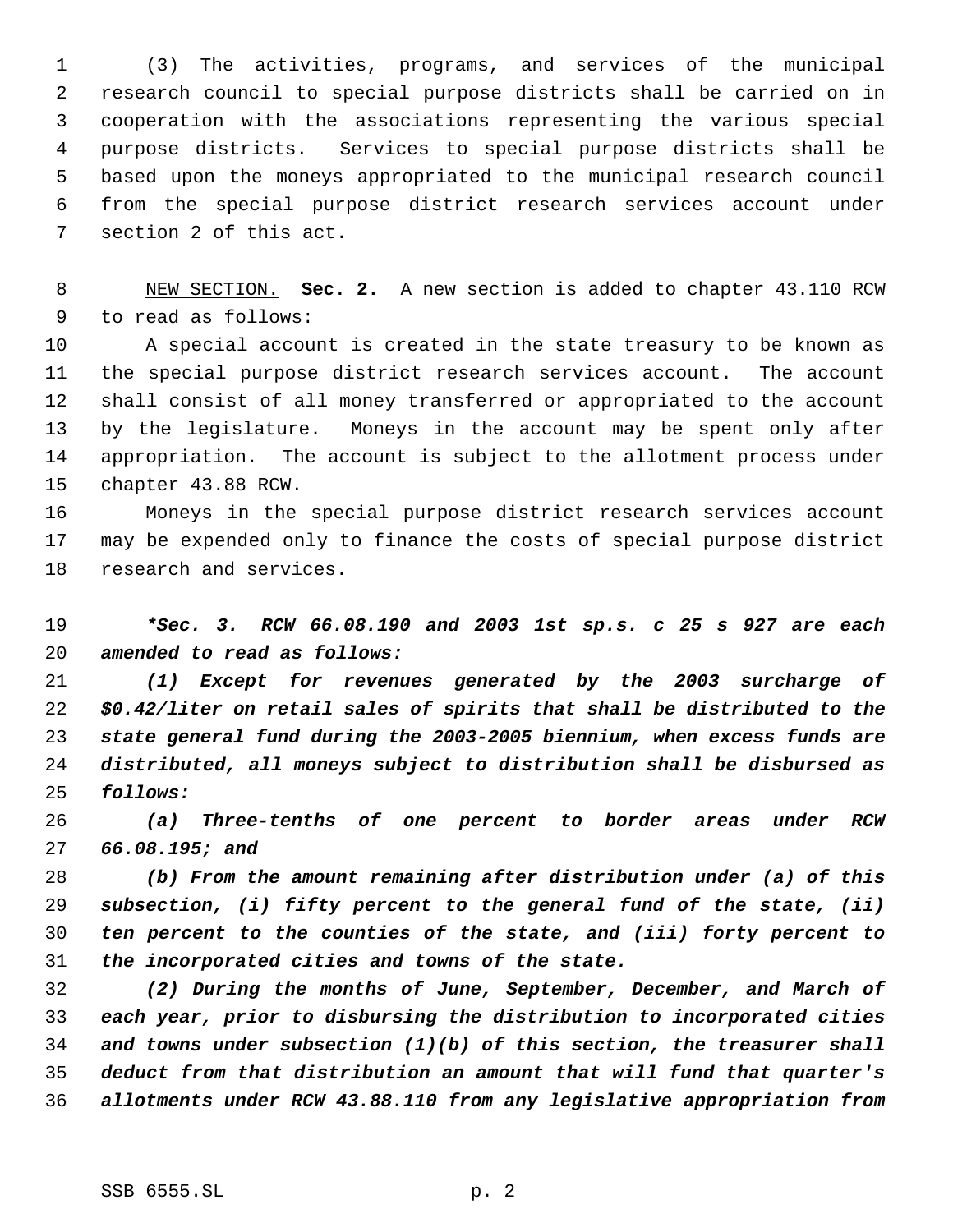1 *the city and town research services account. The treasurer shall* 2 *deposit the amount deducted into the city and town research services* 3 *account.*

 *(3) During the months of June, September, December, and March of each year, prior to disbursing the distribution to the general fund of the state under subsection (1)(b) of this section, the treasurer shall deduct from that distribution an amount that will fund that quarter's allotments under RCW 43.88.110 from any legislative appropriation from the special purpose district research services account. The treasurer shall deposit the amount deducted into the special purpose district research services account.*

 *(4) The governor may notify and direct the state treasurer to withhold the revenues to which the counties and cities are entitled under this section if the counties or cities are found to be in noncompliance pursuant to RCW 36.70A.340. \*Sec. 3 was vetoed. See message at end of chapter.*

 NEW SECTION. **Sec. 4.** By June 30, 2010, the municipal research council shall prepare a report on services provided to special purpose districts under section 1 of this act, and shall provide this report to the joint legislative audit and review committee.

> Passed by the Senate March 4, 2006. Passed by the House March 2, 2006. Approved by the Governor March 29, 2006, with the exception of certain items that were vetoed. Filed in Office of Secretary of State March 29, 2006.

Note: Governor's explanation of partial veto is as follows:

"I am returning, without my approval as to Section 3, Substitute Senate Bill No. 6555 entitled:

"AN ACT Relating to research and services for special purpose districts."

This bill would allow the Municipal Research Council (MRC) to contract for the provision of research and services to special purpose districts. Funding for these services would be provided through a change in the distribution of Liquor Revolving Fund revenues.

The MRC currently provides its services to cities and counties. Those services are funded with revenues from the Liquor Revolving Fund and Liquor Excise Tax Account, revenues that would otherwise be distributed to cities and counties on a formula basis. While the technical assistance provided by MRC may be of value, SSB No. 6555 would set a precedent by redirecting funds, that would otherwise go to the state General Fund, for the benefit of a special purpose district.

Therefore, I have decided to veto Section 3 of this bill, which establishes the transfer of those funds. Sections 1 and 2 concern the authority for special purpose districts to use the MRC, and the creation of the new account should the legislature choose to